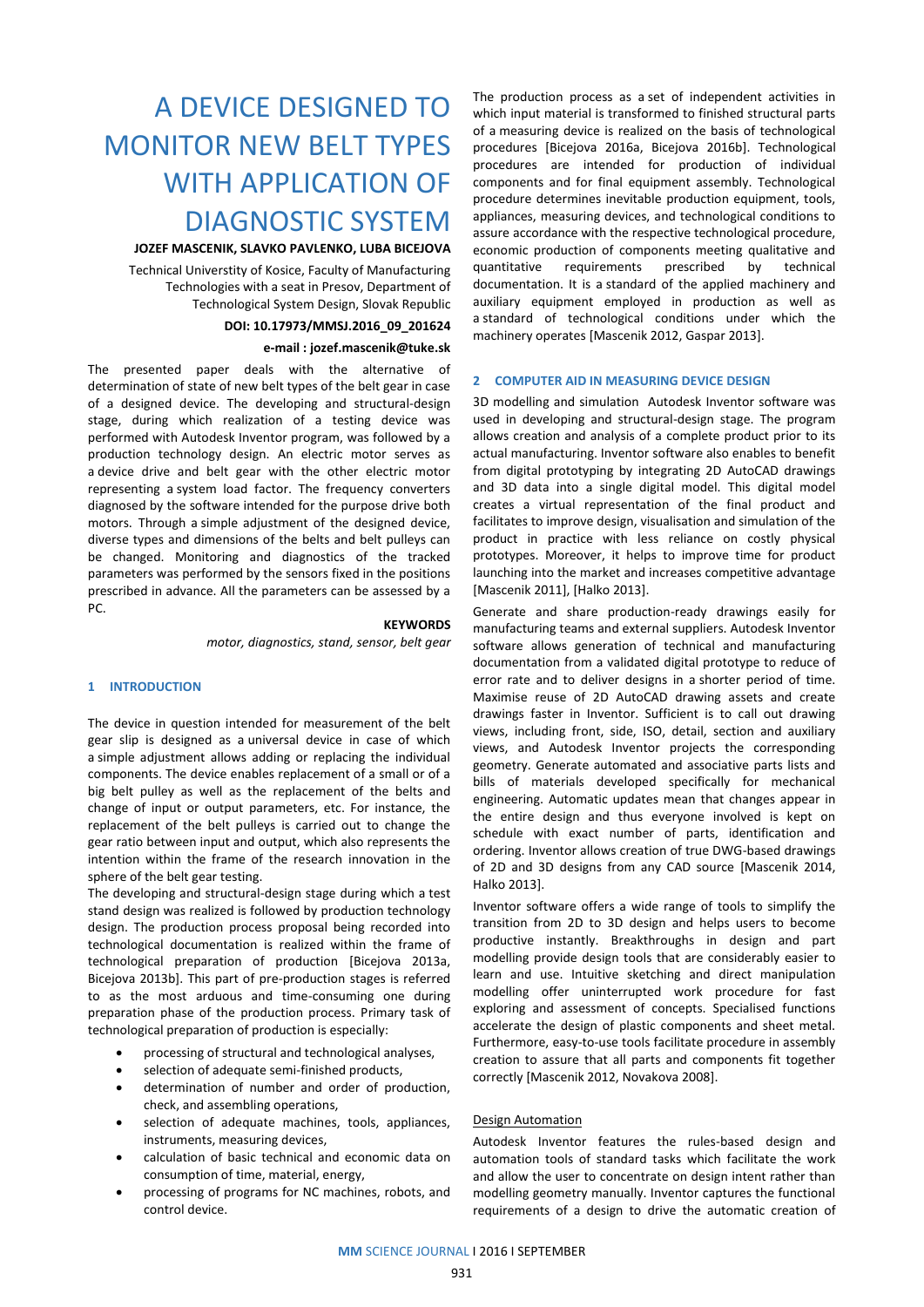intelligent components and accelerate the individual design stages. The technology of Inventor iLogic dramatically simplifies rules-based design to help any Inventor user– even one with little or no programming experience. It helps define complex configurations of products, increase development productivity, and optimize designs [Mascenik 2012, Krenicky 2011].

#### High-End Visualisations

Create stunning renderings, animations and presentations quickly and easily to improve communication with partners and customers. Autodesk Inventor software offers high-end visualisation, illustration and animation tools directly in the standard workspace, providing you with a realistic representation of a design at all times. Dynamic shading, precise lighting control and the library of high-resolution textures make it easy to create photorealistic scenes of final products within the frame of actual environments [Mascenik 2012, Halko 2013].

# **3 MEASURING DEVICE DESIGN**

The newly designed device consists of the basic frame containing a drive electric motor and a driven electric motor, which is included into the assembly as a brake (Fig. 1). The belt pulleys mounted on the electric motor shaft and on the driven electric motor are connected by the V-belt and thus together they form the belt gear. The asynchronous electric motors Siemens (1LA7090-2AA10ZA11 1.5KW 2900/min 400V Y 50Hz IMB3 PTC thermistor) fixed on the frame are adjustable with the option of the V-belt tightening. The driven electric motor controlled by a frequency converter is set up as the brake the extent of which can be controlled proportionally and in the electric motor its brake effect induces respective forces of the belt in converging and diverging strands. Yet, the difference causes the belt pulley slip that can be measured. Tightening of the belt and the respective shift of the electric motor are performed with a tensometric sensor of thrust, a screw rod and thrust bracket. The quantities inevitable for calculation and for the slip are monitored and assessed by a computer through sensors of actual revolutions of both the driven and driving electric motors. The values of intensity of tensioning force are assessed by a PC. Figure 1 shows the scheme of the designed device and in Figure 2 the actual designed measuring device of the belt gear slip is shown.



**Figure 1.** Newly designed stand for belt gear testing

Monitoring and adjustment of the belt tightening is directly connected via force tensometric sensor of EMSYST EMS50. Membrane sensor features bridge interconnection in case of small dimensions and measurement is carried out in direction of pressure. The range of force measurement is from 0.1 up to 100 kN. The sensor can serve for industrial as well as laboratory purposes. The position of the sensor is shown in Fig. 2.



**Figure 2.** Monitoring of belt tightening with tensometric sensor of thrust

The design of the belt gear tightening includes a screw rod in the lower part of the device (Fig. 3). Turning of a crank shall assure shift of the respective electric motors and tightening of the belt. With a simple replacement of belt pulleys or belts the device can test also new belt types. To test the belts under extreme conditions a correct layout of the belt pulleys can be misaligned through a simple adjustments and modifications, yet setting of specific angle and axial misalignment is required.



**Figure 3.** Belt tightening with a screw rod

Fig. 4 shows a scheme of the device designed for measuring of belt gear slip or for testing of new belt types. The device assembly consists of the following: 1 – driving electric motor, 2 – driven electric motor as the assembly brake, 3 – monitoring and assessing computer,  $4 - \text{belt}$ ,  $5 - \text{sensor}$  of the actual revolutions of input belt pulley,  $6 -$  sensor of the actual revolutions of output belt pulley, 7 – tensometric sensor of thrust,  $8 -$  supporting frame, FM1 – frequency converter to control the driving electric motor, FM2 – frequency converter to control the driven electric motor.



**Figure 4.** Scheme of device designed to test the belt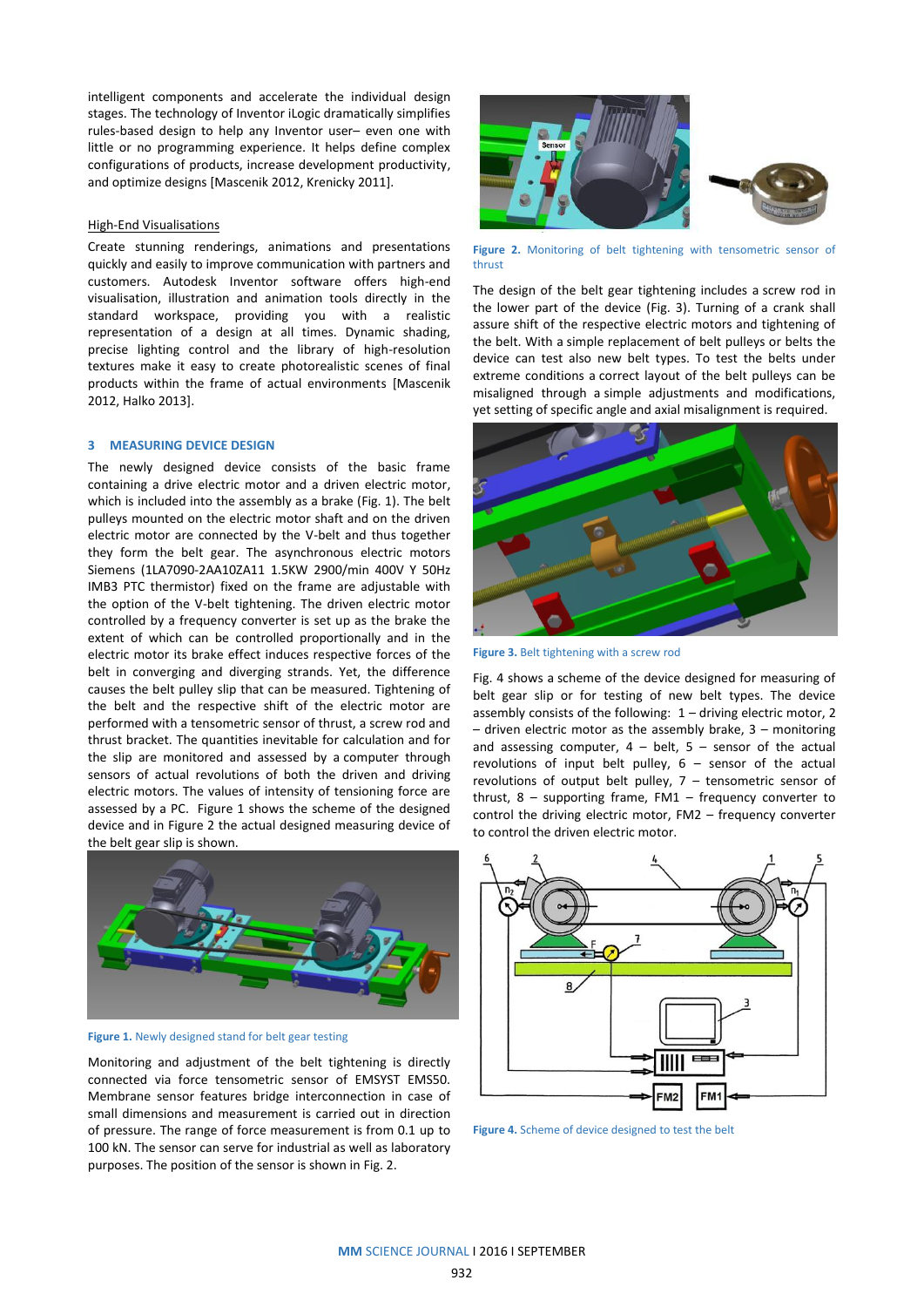## **4 MEASURING DEVICE DESIGN**

Multipurpose device designed to test new types of belt gears features a control part consisting of frequency converters directly connected with the electric motors, of two input circuit breakers FM 3p 10A/C in a modular box, of two control boxes (start, stop, potentiometer), of a single central STOP button and of a connecting cable with transducer USB/RS485 to set up FM1 and FM2 and to assure connection with the PC.

**Frequency converter** is a device that converts electric current of one frequency to electric current of another frequency. A frequent reason for frequency converter installation is a need of continuous regulation, e.g. of revolutions of asynchronous electric motor.

Electric motors are controlled by frequency converters Altivar 71 of ATV71HU15N4, ALTIVAR 3x400V/1.5kW type designed by Schneider Electric with the possibility of a full momentum open-loop control (Fig. 5). It is the converter with properties and simple adjustment that predetermine the use in more complicated applications with performance of up to 500kW. The following characteristics of this frequency converter rank among the main ones: - regulation of speed or momentum with vector control even in case of rather low revolutions, possibility to control high revolution motors up to 1000Hz (over 37kW of up to 500Hz), - possibility of control at zero revolutions and open-loop control of synchronous motors, - controlled braking and momentum control on the basis of weight, possibility of diverse braking methods with option of energy recuperation to the DC power network. Frequency converter Altivar 71 lacks a display, yet contains an auxiliary device - the operation7-segment LCD display fixed to the front panel of converter. Figure 5 shows the applied frequency converter and control panel with LCD display.



# **Figure 5.** Frequency converter Altivar 71 with control panel

Frequency converters can be controlled and monitored when the entire assembly is connected to the PC through monitoring and adjusting SoMove software. SoMove software is used for configuration and adjustment of parameters of Altivar frequency converters, of Lexiujm synchronous drives, TeSys motor starters. SoMove program features a unique option of off-line mode which allows access to any parameter of the adjusted device (prior to connection to a superior system) [Puskar 2012, Puskar 2013]. Its output is a configuration file that can be archived, printed or exported to Excel. The created configuration can be read by Multi-Loader which, apart from other, allows copying of parameters without use of personal computer. Figure 6 demonstrates working environment of SoMove program.



**Figure 6.** Work area of monitoring and adjusting software of SoMove

Fig. 7 shows already realistic design of device intended for measuring of, for instance, belt gear slip or for testing of new belt types. In measurement of the belt gear slip the input parameters are represented by card revolutions of the electric motor and theoretical gear ratio. Input parameters include also the values of tensioning force and of torque which are read off the measuring device directly on the device.



**Figure 7.** Newly designed testing device

#### **5 CONCLUSION**

The main intention of the testing of the belt gears of the newly developed device is determination of recommendations regarding the decrease of fault rate of the belt gears as in the practice during the belt gear operation the faults occur in the form of rapid belt wear, decrease of revolutions of the driven belt pulley, overheating of the belt under influence of external effects, cross-sectional ruptures in the bottom part of the belt, longitudinal ruptures, and wear of the upper part of the belt [Murcinkova 2013].

Contemporary gears with the V-belts represent powerful drive; however, the optimal output shall not be achieved without, for instance, correct tightening and layout. High output is given by a multi-year research and development carried out by the engineers and by the technicians heading towards the refinement of materials and processes. Although the belt gear represents rather obsolete component of output transfer, the current belt gear is exceptionally powerful means of the output transfer between the driving machine and other device.